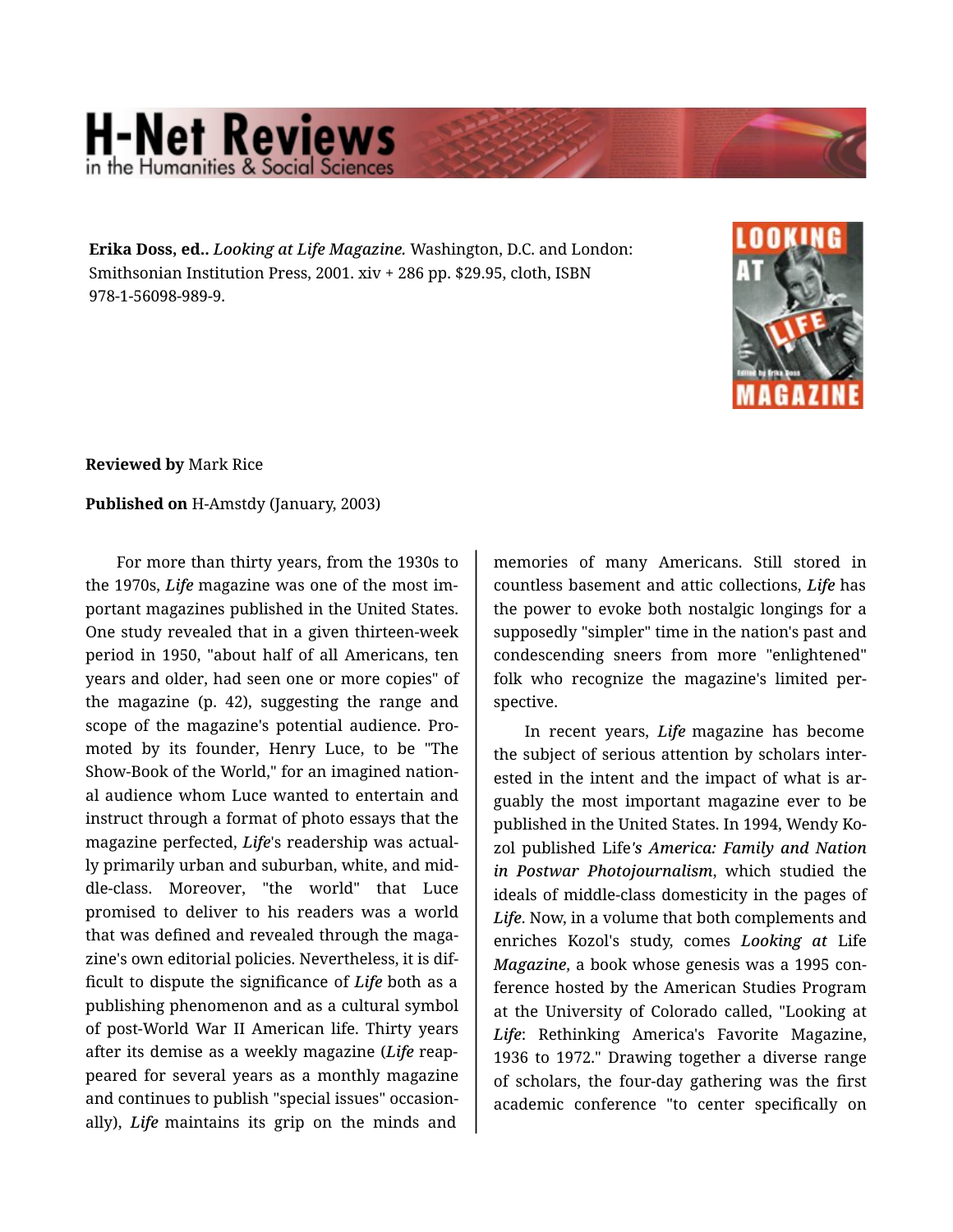how *Life* magazine ... shaped and influenced ideas about class, ethnicity, gender, and race in Ameri‐ ca, and throughout the world" (p. xiii), a descrip‐ tion that suggests what the book is about. Edited by the art historian, Erika Doss, *Looking at* Life *Magazine* is a lively and engaging collection of es‐ says written by a number of leading historians, art historians, and media-studies specialists, in‐ cluding Doss, Peter Bacon Hales, Neil Harris, and Kozol. As befits a book that is concerned with "*Life*'s look: its visual style" (p. 19) *Looking at* Life *Magazine* is artfully designed and is heavily illus‐ trated with black-and-white reproductions of pho‐ tographs and advertisements that appeared in the magazine's pages.

The twelve essays in *Looking at* Life *Maga‐ zine* cover a wide range of subjects, with many of them, indeed, about issues of class, ethnicity, gen‐ der, and race, in addition to such other topics as the iconography of the atomic age and the cover‐ age of political extremism in World War II-era America. While the book delves into some topics that the reader might not expect to see, other en‐ tries that one might expect to encounter are ab‐ sent. For example, there are no essays examining 1950s youth culture, postwar domesticity, or the magazine's coverage of mainstream American politics. However, there are essays that discuss wartime images of the Chinese, American corpo‐ rate culture, religion in the United States, racial segregation, and the magazine's regular feature, "*Life* Goes to a Party."

The essays are separated into five parts, each of which takes its name from a single passage from Luce's prospectus for the magazine, or else from passages edited and arranged to suggest the overarching theme of the part. For example, in Part 1, "To See Life" (as Luce's prospectus begins), the meaning of the word "Life" is playfully dou‐ bled. Not only does "Life" refer to all of humanity (as Luce would have it), but also it more directly refers to the magazine itself so that, by analyzing the editorial decisions and the audience of *Life*,

the limits of Luce's vision become magnified. "To See Life" includes Terry Smith's essay, "*Life*-Style Modernity: Making Modern America," which dis‐ cusses the relationship between a modernist vis‐ ual aesthetic and the promotion of a particular kind of American Dream in the pages of *Life*, and James Baughman's essay, "Who Read *Life*? The Circulation of America's Favorite Magazine," which is an especially useful study that deflates the notion that *Life* was read by virtually every‐ one in the country. Similarly, in Part 4, "To See Things Thousands of Miles Away, Things Hidden Behind Walls and Within Rooms, Things Danger‐ ous to Come To; The Women That Men Love" the essays revolve around topics that threaten the white, middle-class, conservative, and heterosexu‐ al "norm" that Luce envisioned. These essays in‐ clude a discussion about masculinity and homo‐ eroticism in the pages of *Life* by John Ibson, Rickie Solinger's analysis of "The Smutty Side of *Life*," and Erika Doss's study of the career of Gordon Parks at the magazine, a career that included sympathetic images of Harlem gang leaders and leaders of the Black Panther Party.

The book's organization allows the essays to move simultaneously in two directions: while moving in a rough chronology from the maga‐ zine's founding in 1936 to its folding in 1972, the essays also move laterally through the various realms of "life" that Luce promised his magazine would reveal. Using Luce's words to name the five parts also works as a centripetal force that binds what might otherwise seem disparate essays. Ironically, the use of Luce's prospectus works bet‐ ter in the book than it did in the pages of *Life*. More than one of the essays points out that Luce's attempt to present a coherent vision of the world to an imagined unified audience flew in the face of reality. The tensions between unity and diversi‐ ty, between the tidiness of the magazine and the messiness of the world are what give scholars so much meat to work with in analyzing *Life*. These tensions, which eventually led to the magazine's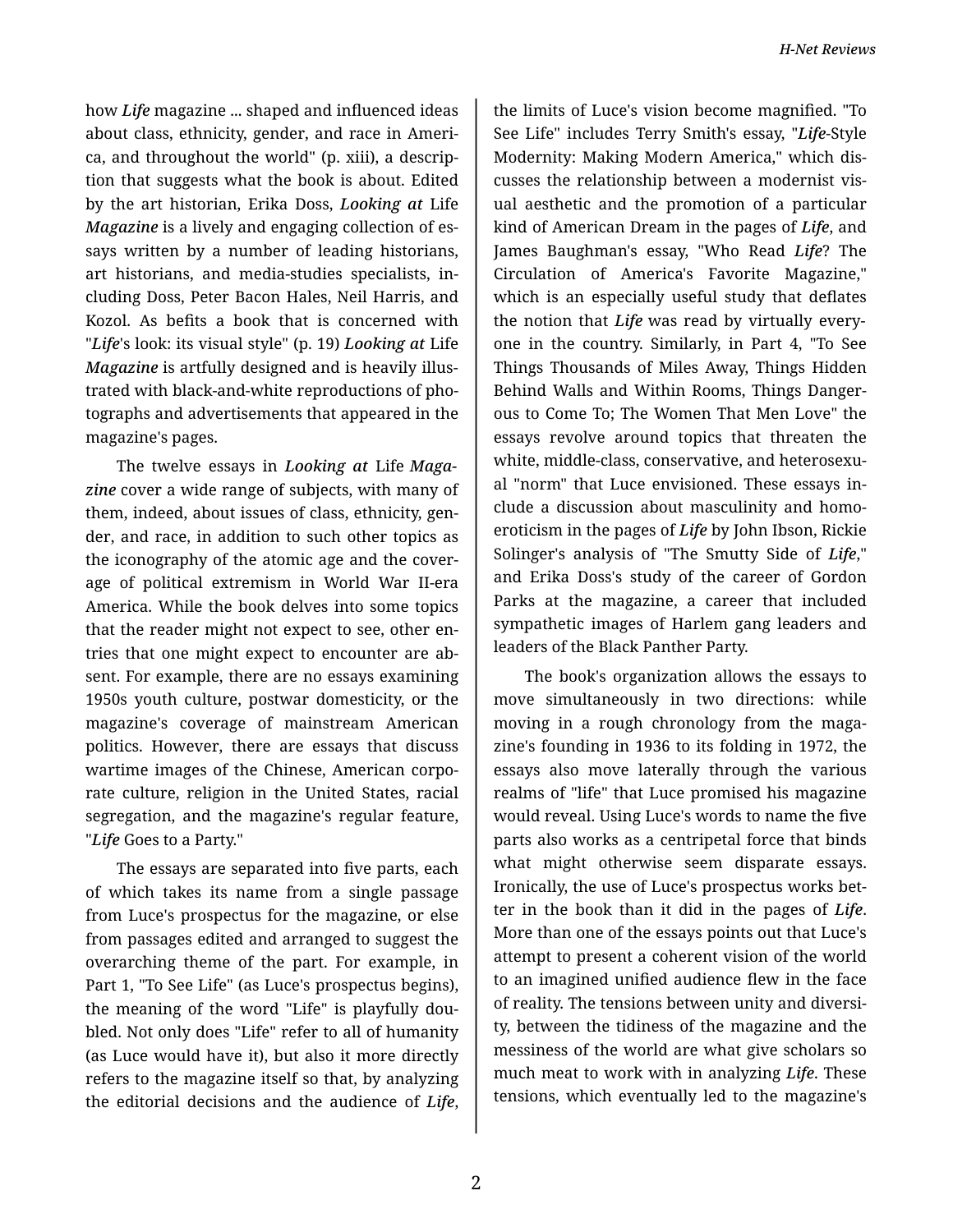undoing, are what most successfully hold the col‐ lection together.

There is no concluding essay in *Looking at* Life *Magazine*, and--to my mind--that's too bad. While the final essay talks about the unraveling of the consensus mystique that *Life* tried mightily to hold on to, and does a nice job explaining the magazine's demise, no real effort is made in the volume to tie all of the essays together in a fash‐ ion that would allow the reader to put the book down and say, "Ah--so that's what all of these es‐ says mean; that's why *Life* was so important a magazine." Doss states in the book's introduction that "single-minded or monolithic interpretations of the magazine and its meanings are open to challenge" (p. 7). *Looking at* Life *Magazine*'s es‐ says certainly make that clear. What remains un‐ clear, however, is how we should combine these multiple interpretations of the magazine with the undeniable appeal that the magazine held for its readers, in order to better know exactly how the magazine achieved its status as cultural icon. How many readers picked up on the homoerotic adver‐ tisements published by *Life* during World War II? Were they the same readers who were interested in stories about the Chinese during the war or about "babes" after the war ended? Of course, we can never know the answer to these questions. Pinning down how the magazine influenced its readers is probably impossible. Perhaps the best description of how we should view the magazine comes from the concluding passage of Baugh‐ man's essay: "Life undoubtedly shaped the political and cultural values of many Americans. But they were a minority. *Life* was not to be found in most homes or apartments. And many non-sub‐ scribers occasionally sampling the magazine merely looked at the pictures, while having their hair cut or curled" (p. 48).

I'd say something similar about *Looking at* Life *Magazine*. The essays in this book will likely shape the direction of future studies not only of *Life* magazine, but also of twentieth-century

American culture. Theoretically charged, but writ‐ ten in straightforward prose styles, the essays don't over-rely on theoretical jargon. Like the magazine it analyzes, *Looking at* Life *Magazine* is both important and just plain interesting.